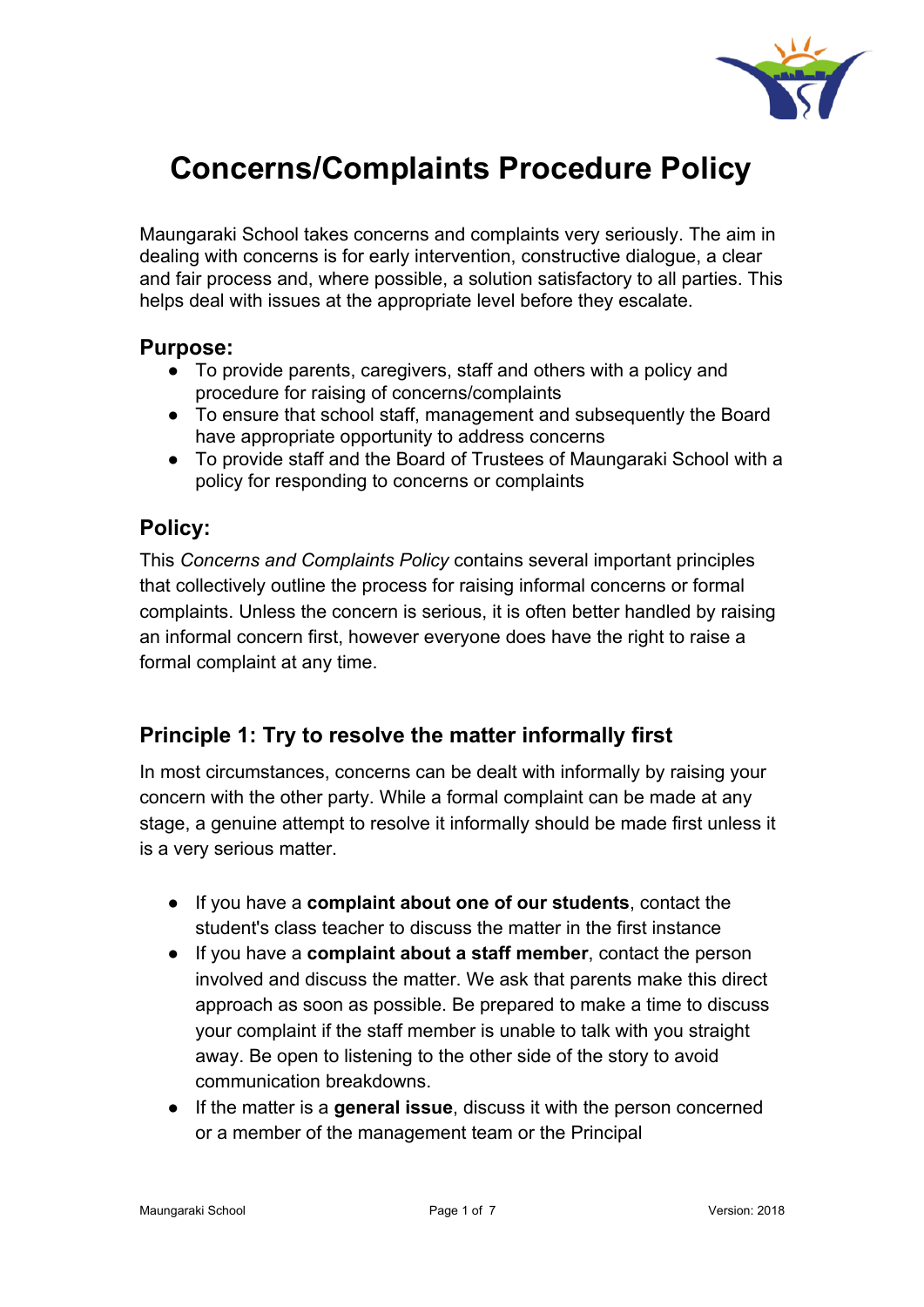

# **Principle 2: Raise it at the appropriate level**

It is essential that concerns and complaints are raised at the appropriate level first, within the school. If you are not satisfied with the result then it should be raised to the next level.

The escalation levels are as follows:

- 1. Classroom teacher
- 2. Team Leaders
- 3. Senior leadership team (Principal or Deputy Principal)
- 4. Board of Trustees (Formal complaints only)
- 5. Ministry of Education (Formal complaints only)

#### Classroom teacher

If your concern is in relation to a child, teaching within the classroom, or an incident within the classroom, please raise it with the classroom teacher first.

If your concern or complaint is in relation to the classroom teacher or other staff member, you should try to resolve it with the staff member first (where appropriate).

#### Team leaders

If you are not satisfied with the resolution from discussing your concern with the classroom teacher, or your concern is in relation to a classroom teacher and you are unable to raise it directly with them or it would be inappropriate to do so, please raise it with the Team Leader for that syndicate.

#### Senior leadership team (Principal or Deputy Principal)

If you are not satisfied with the resolution from discussing it with the team leader, your concern or complaint is in relation to a general staff member, or your concern or complaint is in relation to the team leader and you have been unable to resolve it directly with them, please raise it with a member of the Senior Leadership Team (Principal or Deputy Principal).

You may choose to raise it with the Principal or member of the Senior Leadership Team as an informal concern, or with the Principal as a formal complaint. Formal complaints to the leadership team should be made to the Principal in writing and will be resolved in a manner they see fit.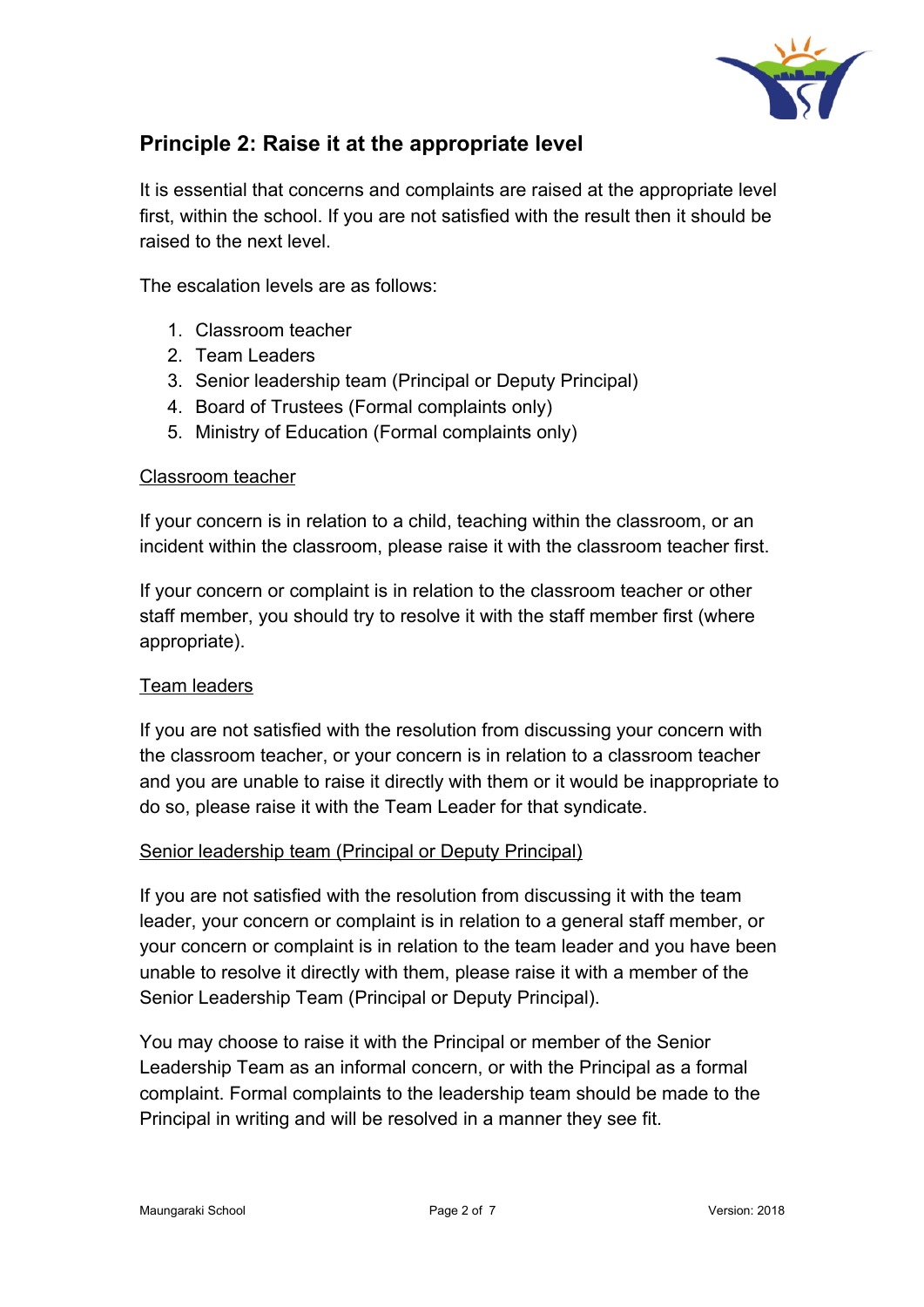

## Board of Trustees (Formal complaints only)

The Board of Trustees can only consider formal complaints (not informal concerns), and only after the school leadership has had the opportunity to address the concern or complaint first, unless it is in relation to the Principal. If you have a concern or complaint and haven't raised it with the school leadership first, the Board will likely refer it back to the Principal.

If you are not satisfied with the resolution from raising it with the senior leadership team, or your concern or complaint is in relation to the Principal and you have been unable to resolve it directly with them, you can choose to make a formal complaint to the Board of Trustees (see the end of this policy for the process of making a formal complaint to the Board of Trustees).

While the Board of Trustees can only consider formal complaints, you may want to discuss your concern with the Chair of the Board of Trustees first to ensure that you are following the correct process. Note that individual board members, including the Chairperson, are not able to advocate on behalf of individual parents or caregivers to the school leadership - this concerns or complaints policy is the correct way to raise concerns with the school.

## Concern about a member of the Board of Trustees

If your concern or complaint is in relation to the conduct of, or a concern with, a member of the Board of Trustees, you should consider raising it informally with the Chairperson of the Board of Trustees first. If your concern is in relation to the conduct of the Chairperson, you should consider raising it informally with the Deputy Chairperson first.

If you are not satisfied with the resolution from discussing it with the Chairperson (or Deputy Chairperson), you can make a formal complaint to the Board of Trustees and it will then be considered formally (see the end of this policy for the process).

#### Ministry of Education (Formal complaints only)

The Ministry of Education will generally only get involved in concerns or complaints once the school has had the opportunity to address it first, via this policy, unless it is a very serious matter. If you have a concern or complaint and haven't raised it formally with the school or Board of Trustees, the Ministry of Education will often refer you back to the school.

If you are not satisfied with the resolution of your formal complaint to the Board of Trustees, or your concern or complaint is in relation to the conduct of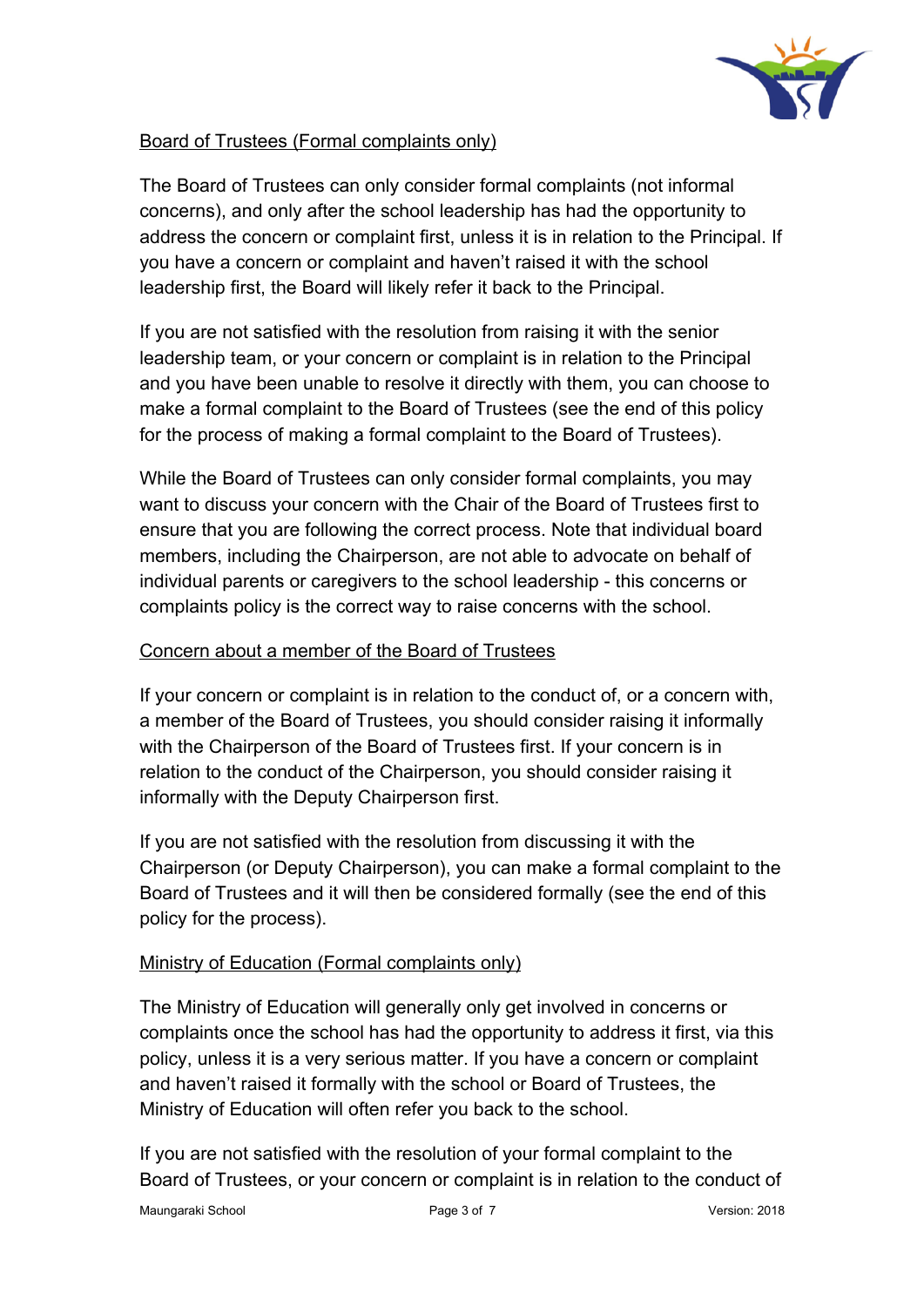

the Board of Trustees as a whole and you have been unable to resolve it directly, you can choose to make a formal complaint to the Ministry of Education. Please see the Ministry's website for more information on the process of making a formal complaint [\(www.education.govt.nz\)](http://www.education.govt.nz/).

*Note that the Ministry of Education is listed as the final escalation point for concerns or formal complaints. This does not prevent a parent contacting the Ministry for advice on any situation at any stage.*

# **General principles: Dealing with concerns appropriately**

The following principles of natural justice apply to concerns and complaints made at every stagein . If you feel that these principles haven't been followed by the school or Board when dealing with your concern or complaint, you should raise this at the next level of the process.

## Natural Justice

If a complaint or concern is in relation to an individual, it is important that they are informed of the concern or complaint in a timely manner and have the opportunity to respond.

- Informal concerns raised will always be discussed with the individual concerned to give them an opportunity to put across their perspective.
- As a matter of principle, the text of formal complaints will always be shared with the party being complained of, and they will have the opportunity to respond as part of the resolution process.

It is important to understand that in the case of a formal complaint, the person being complained about has the right to know the details of the complaint including who has made it. This is a key principle of natural justice.

#### Treating concerns seriously and respectfully

It can be stressful for parents, caregivers, staff or others to raise concerns or complaints. All concerns and complaints should be treated seriously, and those raising the concerns or complaints should be treated respectfully by the school staff and Board of Trustees.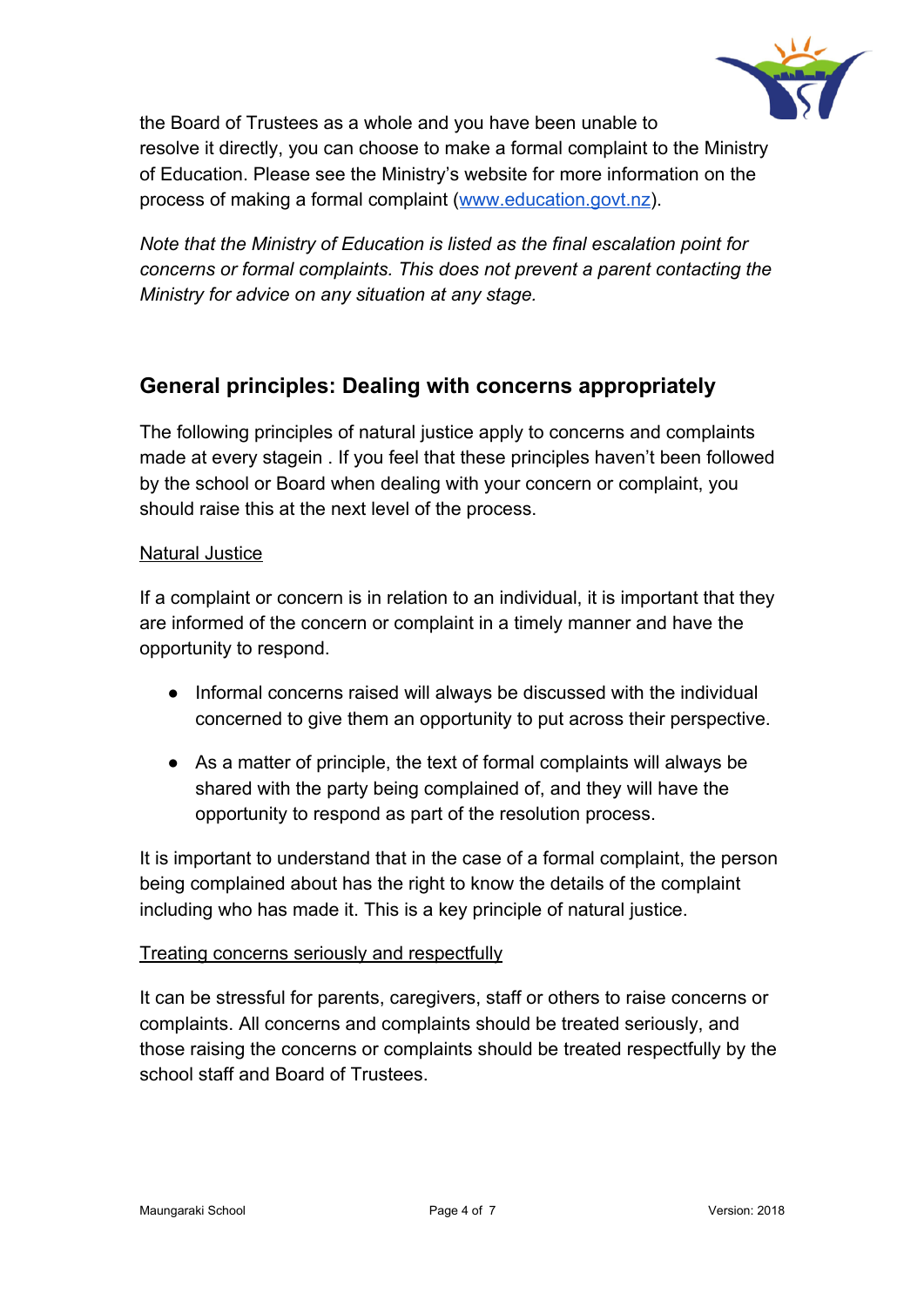

## Privacy maintained

Concerns and complaints should be treated confidentially and with discretion while still respecting the principles of natural justice (including the right of someone being accused to be aware of the accusations against them).

The person working to resolve the concern or complaint may, however, discuss it with others for guidance. This may be with other staff within the school, the Board of Trustees chairperson (in relation to concerns or complaints the leadership team are dealing with) or external agencies. Where this occurs, those providing guidance must treat the matter in confidence.

The Board of Trustees will only consider formal complaints during a "public excluded" portion of a board meeting.

In the case of serious incidents in relation to children, all reasonable steps must be taken to protect the privacy of the child.

#### Non-arbitrary resolution of formal complaints

Formal complaints should be dealt with in a formal manner and following a fair and reasonable process. Resolution of similar concerns and complaints in the past should be considered to ensure a consistent outcome.

#### **Timely resolution**

Anyone raising a concern or complaint has the right to timely resolution. This must be balanced with the importance of ensuring all information is available and the matter has been considered carefully.

A concern or complaint not being addressed in a timely manner is reasonable grounds for a formal complaint, however consideration should be given to the ability to respond and seriousness of the issue.

Complaints to the Board of Trustees will be considered at the next Board Meeting, unless the next meeting is less than 2 weeks from when the complaint is received.

The Board of Trustees Chairperson may call an extraordinary meeting of the Board of Trustees to consider a complaint if it is a very serious matter, or a matter which must be resolved urgently.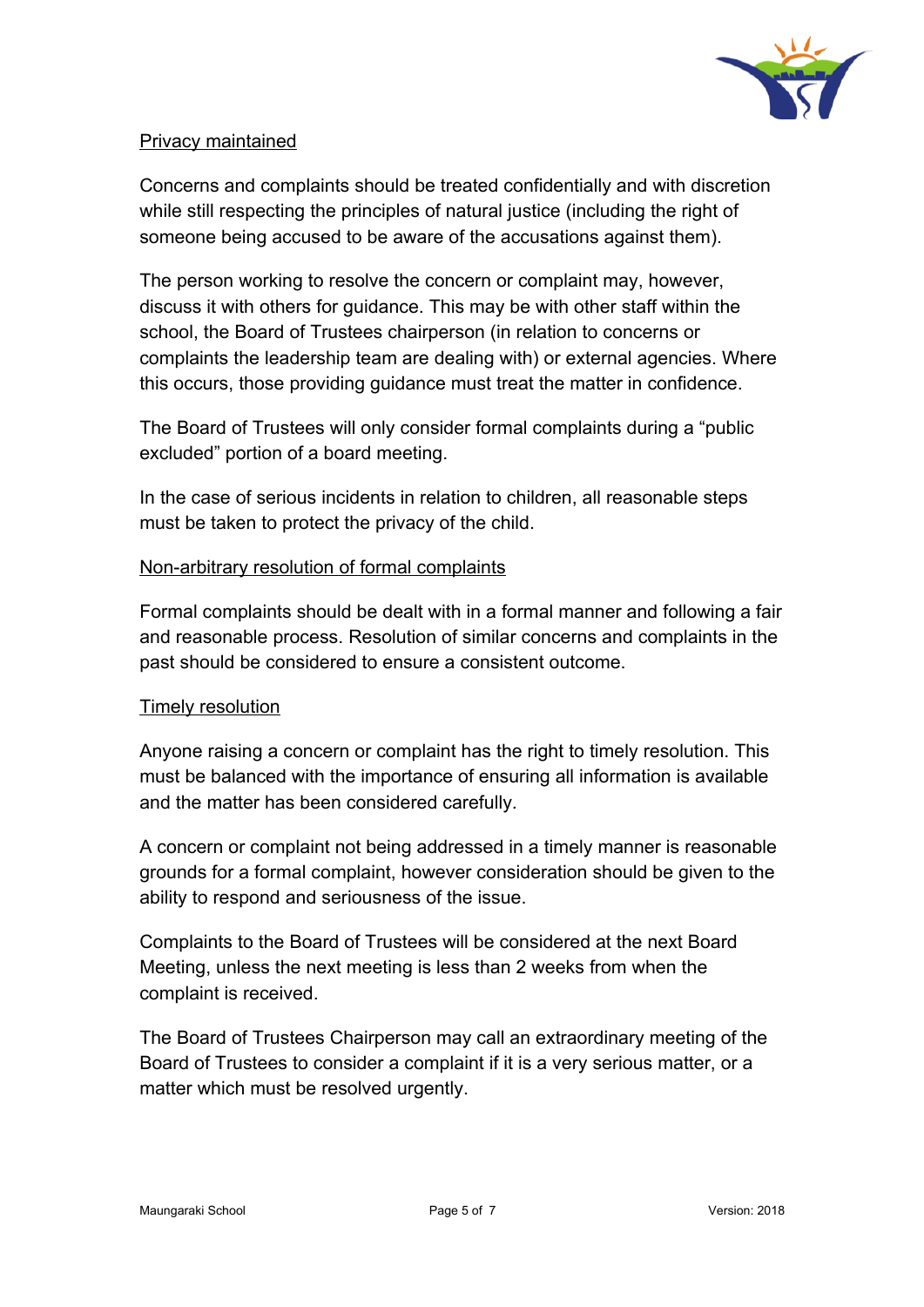

# **Process for Formal complaints to Board of Trustees**

Formal complaints to the BoT must be made in writing to the Chairperson.

The process for formal complaints to the Board of Trustees is:

- 1. The complaint is received in writing by the chairperson of the Board. This can either be sent to the school, dropped into the school office, or emailed directly to the Chairperson (details on the school website) and must be clearly labelled as a formal complaint to the Board of Trustees.
- 2. Within 3 working days of the Chairperson receiving it: The chairperson will acknowledge receipt of the complaint and notify the full board and management of the school that a complaint has been received.
- 3. Within 10 working days: The chairperson will notify any individual being complained of, including supplying a copy of the complaint.
- 4. The chairperson may discuss the complaint with the school leadership, and with the person making the complaint if necessary, and will produce a short background report for the Board to consider.
- 5. The person being complained of (if applicable) may provide commentary in writing, to be included in the report to the Board.
- 6. The complaint will be considered at the next Board Meeting, unless the next meeting is less than 2 weeks from when the complaint is received.
- 7. The person making the complaint, and the person being complained of (if applicable) will have the opportunity to briefly address the Board when the complaint is being considered.
- 8. The Board of Trustees may resolve the complaint in any appropriate manner, provided it complies with this policy as well as any other school policy, and any other legal or regulatory requirements.
- 9. Once a determination has been made, there is no appeals process within the school or Board. If the person making the complaint is not satisfied with the outcome they may make a complaint to the Ministry of Education or Chief Ombudsman.
- 10.The complaint may only be reconsidered if significant new information has been presented that, in the opinion of the Board Chairperson, may have materially affected the outcome, or the Board has been instructed to reconsider the complaint by the Ministry of Education or Chief Ombudsman.